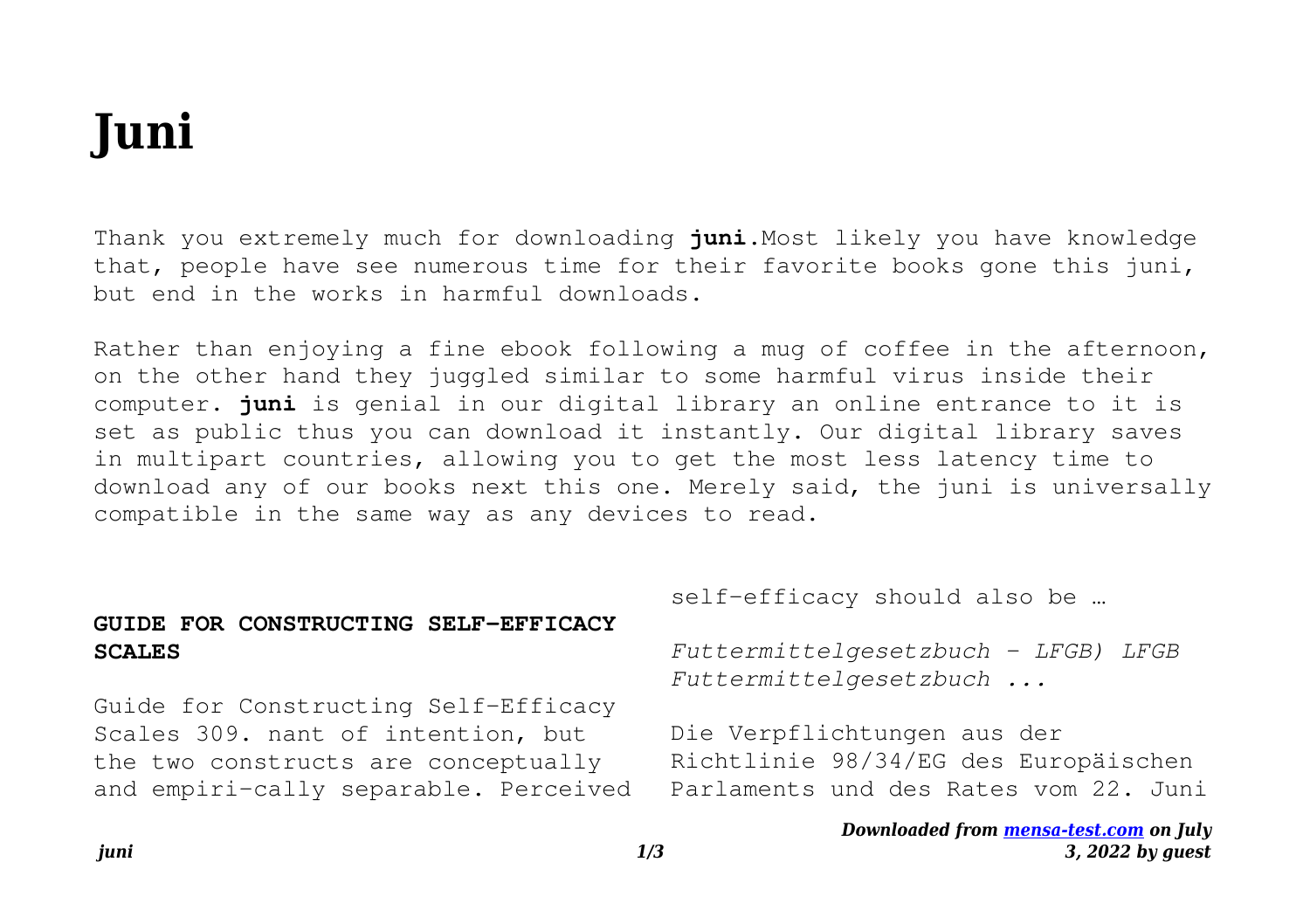1998 über ein Informationsverfahren auf dem Gebiet der Normen und technischen Vorschriften und der Vorschriften für die Dienste der Informationsgesellschaft (ABl. L 204 vom 21.7.1998, S. 37), die zuletzt durch die Richtlinie 2006/96/EG (ABl.

## **Intensive Hafertage - diabetesDE**

Hafer Die Alleskörner, Patienten-Informationsblatt – begleitend zu einem Beratungsgespräch, Juni 2017, Seite 4 von 4 Die Schlüsselsubstanz: Das Hafer-Beta-Glucan Das Hafer-Beta-Glucan ist ein löslicher Ballaststoff, der in dieser spezifischen Form nur in Hafer vorkommt. Vom 10-prozentigen Ballaststoffgehalt des Hafers macht Beta-Glucan 4,5 Prozent aus.

EXPERTENSTANDARD DEKUBITUSPROPHYLAXE IN DER …

Osnabrück, Juni 2017. Deutsches

Netzwerk für Qualitätsentwicklung in der Pflege (Hrsg.): Expertenstandard "Dekubitusprophylaxe in der Pflege – 2. Aktualisierung 2017" Schriftenreihe des Deutschen Netzwerks für Qualitätsentwicklung in der Pflege. Osnabrück ISBN: 978-3-00-009033-2

*Werkwijzer Poortwachter - UWV*

Bij de geactualiseerde Werkwijzer Poortwachter van 1 juni 2021 Door de inwerkingtreding van de 'Wet arbeidsmarkt in balans' (WAB) vanaf 1 januari 2020, is de Werkwijzer Poortwachter aangepast. Zo zijn de re-integratieverplichtingen van de payrollwerkgever gewijzigd. Daarom zijn (in hoofdstuk 6) ook deze teksten veranderd.

## nabovarsel a4 done

*Downloaded from [mensa-test.com](https://mensa-test.com) on July* 1. juni til og med 6. juni til de to nærliggende licenszoner Valby og

*3, 2022 by guest*

*juni 2/3*